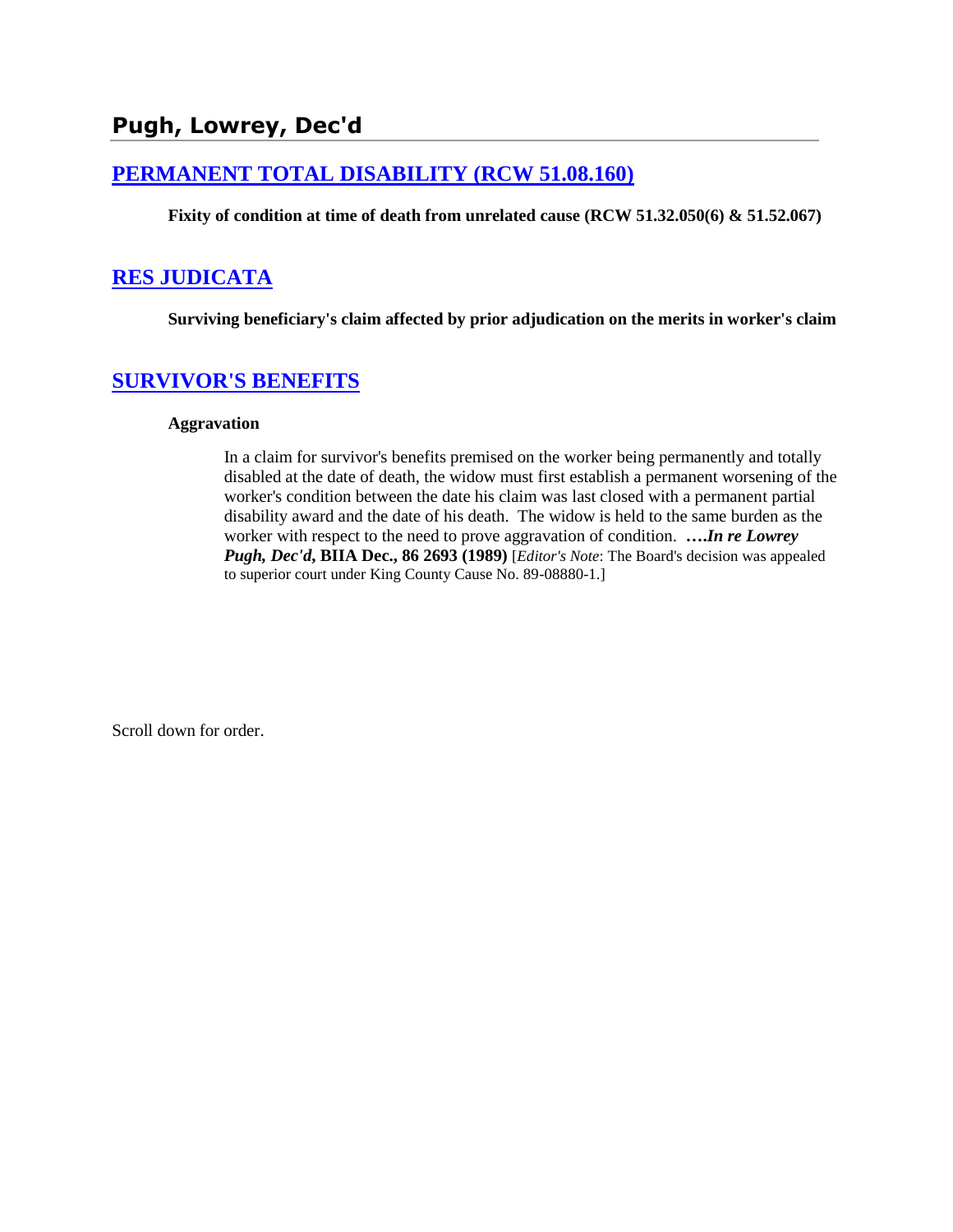#### **BEFORE THE BOARD OF INDUSTRIAL INSURANCE APPEALS STATE OF WASHINGTON**

**)**

**)**

**IN RE: LOWREY PUGH, DEC'D )**

**DOCKET NOS. 86 2693, 86 2695, 86 2897 & 86 2899**

**CLAIM NOS. H-132102 & J-356666 ) DECISION AND ORDER**

APPEARANCES:

Surviving Spouse-Petitioner, Judith A. Pugh, by Fitch and Ludwick, per Graham Fitch

Employer, DDL Construction, None

Department of Labor and Industries, by The Attorney General, per Laurel Anderson, Paralegal, and William Hochberg and Barbara Gary, Assistants

The appeals in Docket Nos. 86 2693 and 86 2897 were filed by the surviving spouse-petitioner, Judith A. Pugh, on July 24, 1986 from orders of the Department of Labor and Industries dated July 16, 1986. The order which is the subject of the appeal docketed under No. 86 2693 denied the surviving spouse-petitioner's application for benefits for the reason that the deceased worker, Lowrey Pugh, was not permanently and totally disabled at the time of his death and that his death was not caused by or related to the industrial injury which is the subject of this claim. The order which is the subject of the appeal docketed under No. 86 2897 adhered to the provisions of an order dated September 18, 1985 which closed the claim with no additional award for permanent partial disability. Both orders are **AFFIRMED**.

The appeals in Docket Nos. 86 2695 and 86 2899 were filed by the surviving spouse-petitioner, Judith A. Pugh, on July 24, 1986 from orders of the Department of Labor and Industries dated July 16, 1986. The order which is the subject of the appeal docketed under No. 86 2695 denied the application for benefits of the surviving spouse-petitioner for the reason that the cause of Lowrey Pugh's death was unrelated to the injury for which the claim was filed and at the time of death the worker was not totally and permanently disabled. The order which is the subject of the appeal docketed under No. 86 2899 adhered to the provisions of an order dated April 15, 1985 which closed the deceased worker's claim with no award for permanent partial disability. Both Department orders are **AFFIRMED**.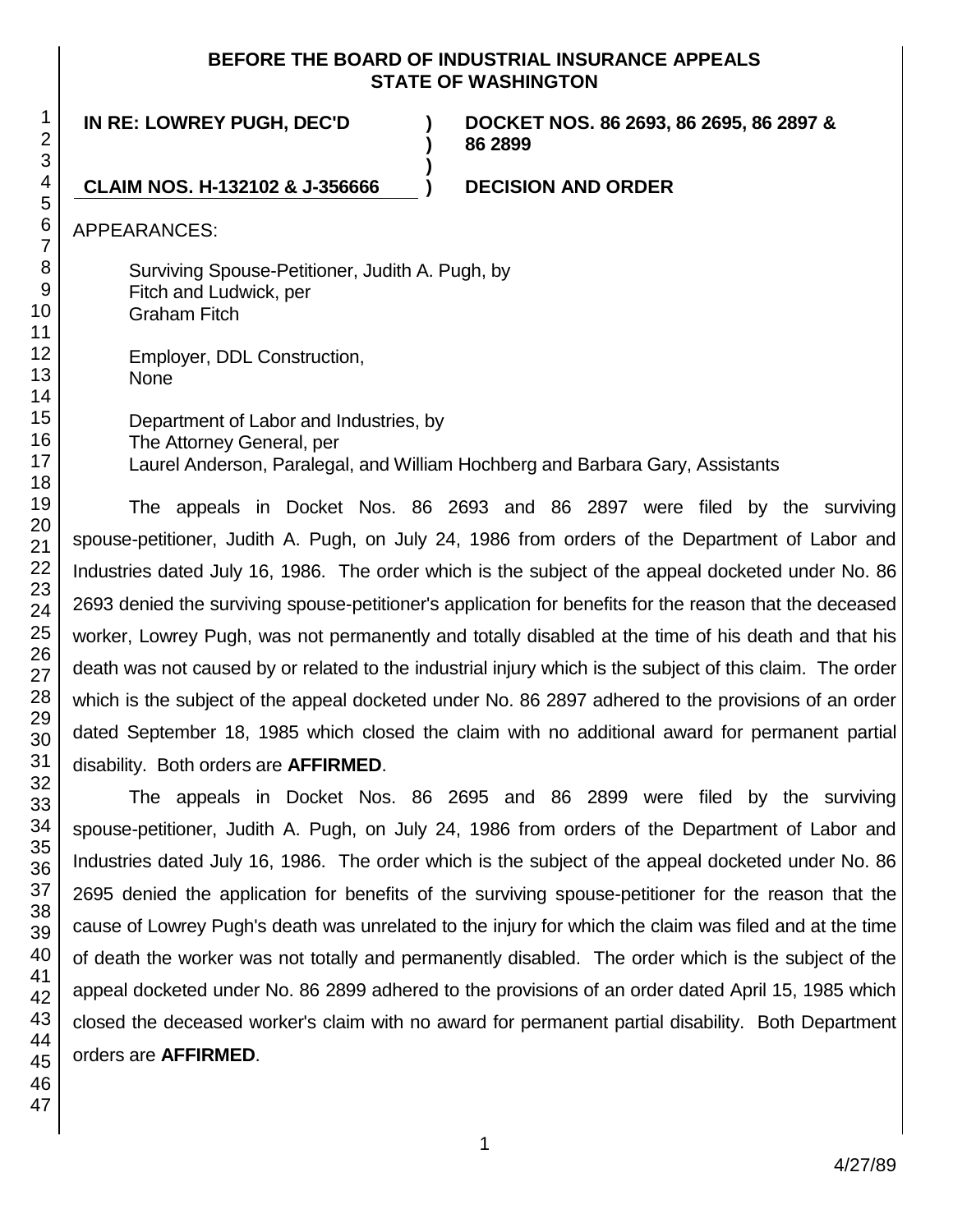#### **DECISION**

Pursuant to RCW 51.52.104 and RCW 51.52.106, these matters are before the Board for review and decision on timely Petitions for Review filed by the surviving spouse-petitioner to Proposed Decisions and Orders issued on January 10, 1989 in which the four orders of the Department dated July 16, 1986 were affirmed.

The Board has reviewed the evidentiary rulings in the record of proceedings and finds that no prejudicial error was committed and said rulings are hereby affirmed.

By Board order dated September 19, 1988 the Industrial Appeals Judge was directed to clarify the extent to which these four appeals were consolidated. At the hearing held on October 25, 1988 the parties specifically agreed to consolidate these four appeals both for hearing and for decision. Inexplicably, the Industrial Appeals Judge then proceeded to issue two separate Proposed Decisions and Orders. In accordance with the parties' agreement, we are issuing one Decision and Order.

The appeals in Claim No. J-356666 involve a back injury of December 7, 1983. The Proposed Decision and Order incorrectly states that Claim No. J-356666 was previously remanded by Board Order on Agreement of Parties so that it could be considered along with Claim No. H-132102. In fact, it was the H claim which was remanded by Board Order on Agreement of Parties dated February 19, 1986 so that it could be considered in conjunction with the then open J claim.

Otherwise, we concur in the result reached in the Proposed Decision and Order with respect to Claim No. J-356666. Mrs. Pugh was required to prove that her husband's back condition was fixed at the time of death and that he was permanently totally disabled as a result. Hyatt v. Department of Labor and Industries, 48 Wn.2d 843 (1956). Mr. Pugh was still undergoing chiropractic treatment at the time of his death with Dr. Andrew Isaacs. Dr. Isaacs was making reports to the Department indicating that Mr. Pugh's condition was continuing to improve. Like the Industrial Appeals Judge, we find these contemporaneous reports far more persuasive than Dr. Isaacs' after-the- fact testimony to the contrary.

Since Mr. Pugh's back condition was clearly not fixed and permanent at the time of his death, we need not reach the question of whether he was permanently totally disabled. That status is inconsistent with a finding that his condition was not fixed. However, it appears eminently clear from the record before us that Mr. Pugh was not totally disabled at the time of his death. We therefore concur with the result reached in the Proposed Decision and Order on that question.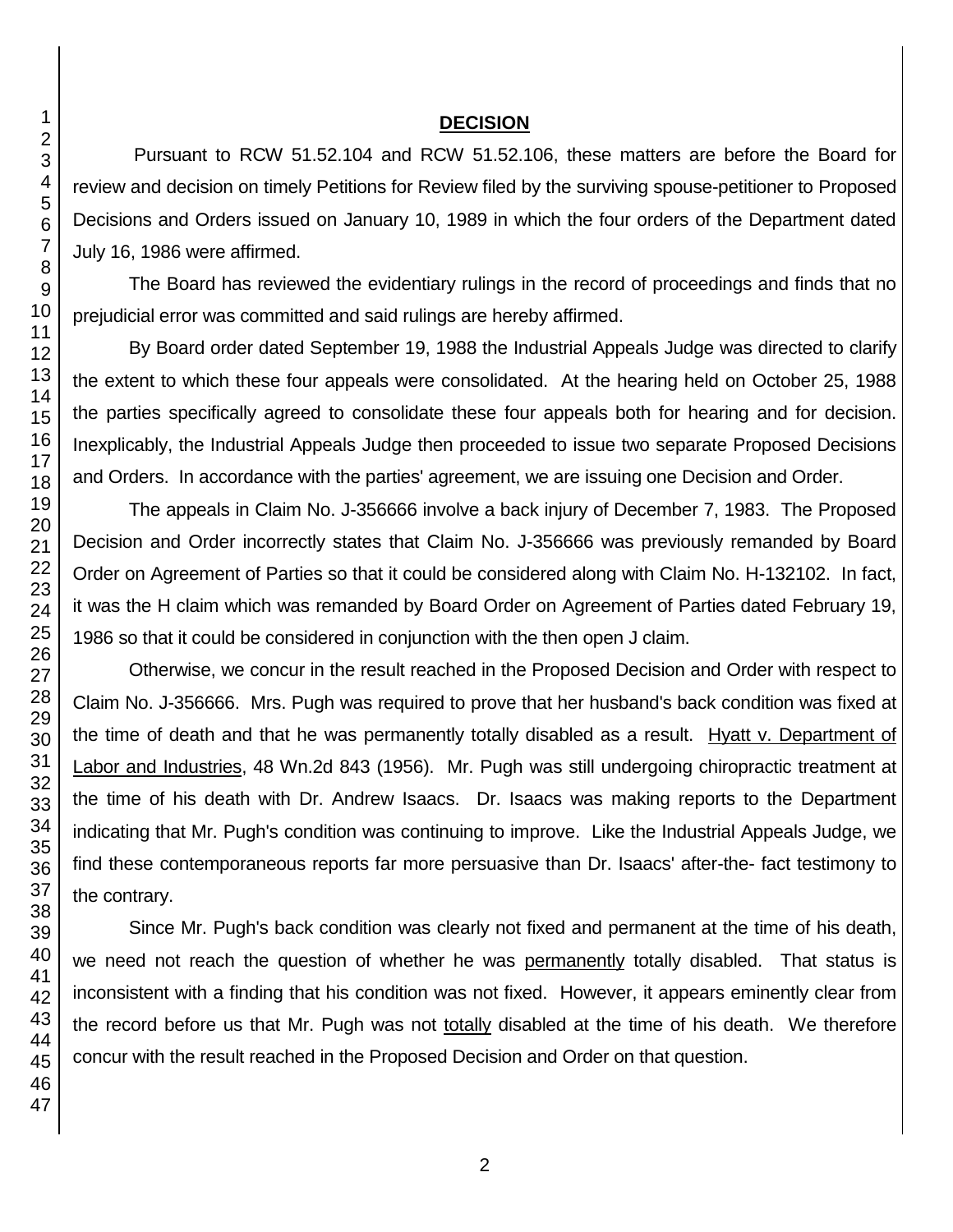47

With respect to the appeals in Docket Nos. 86 2693 and 86 2897, Claim No. H-132102, the threshold question is whether claimant's right rotator cuff injury of March 30, 1977 permanently worsened between August 25, 1980 and May 24, 1986, the date of Mr. Pugh's death. Since the Department reopened for temporary aggravation and reclosed with no permanent disability award, it is incumbent upon the widow to prove permanent worsening. Dinnis v. Department of Labor and Industries, 67 Wn.2d 654 (1965).<sup>1</sup>

As correctly pointed out in the Proposed Decision and Order, no such evidence was presented. Therefore, since the widow has not shown any permanent increase in her husband's disability as of the date of his death, the question of whether Mr. Pugh was permanently totally disabled as of that date is not technically before us. However, in order to avoid piecemeal litigation and further remand from Superior Court, we have reviewed the record in light of this issue. We conclude that Mr. Pugh was not permanently totally disabled as of May 24, 1986 as a result of his right rotator cuff injury of March 30, 1977, and have entered Findings and Conclusions accordingly.

In Docket Nos. 86 2695 and 86 2899, proposed Findings of Fact Nos. 1 through 6 and proposed Conclusions of Law Nos. 1 through 4 are hereby adopted as this Board's final Findings, Conclusions and Order and are incorporated herein by this reference. Proposed Findings of Fact Nos. 7 and 8 are stricken and in their stead the following are entered:

# **FINDINGS OF FACT**

7. On the date of his death, May 24, 1986 Lowrey Pugh was sixty-one years old. He had limited education as a child but had secured a G.E.D. through attending classes at the Edison Vocational Institute, including the successful completion of courses in English composition and Mathematics. Between 1950 and 1965, Mr. Pugh was employed by the City of Seattle Water Department at a series of progressively more responsible jobs, his last position being as a senior pipe man. After he left city employment in 1965, Mr. Pugh was self-employed as a journeyman plumber in three different companies, each of which he owned and operated either alone or jointly. As a result of experience in the Armed Forces and during employment with the City of Seattle and during self-employment Mr. Pugh developed the skills necessary to perform the

<sup>&</sup>lt;sup>1</sup>It is not entirely clear from the case law whether the widow must prove aggravation or simply that her husband was permanently totally disabled at the time of death. However, we see no reason why the surviving spouse should not be held to the same burden as the worker with respect to proof of aggravation. See McFarland v. Department of Labor and Industries, 188 Wn. 357 (1936); Russell v. Department of Labor and Industries, 194 Wn. 565 (1938); and Noland v. Department of Labor and Industries, 43 Wn.2d 588 (1953).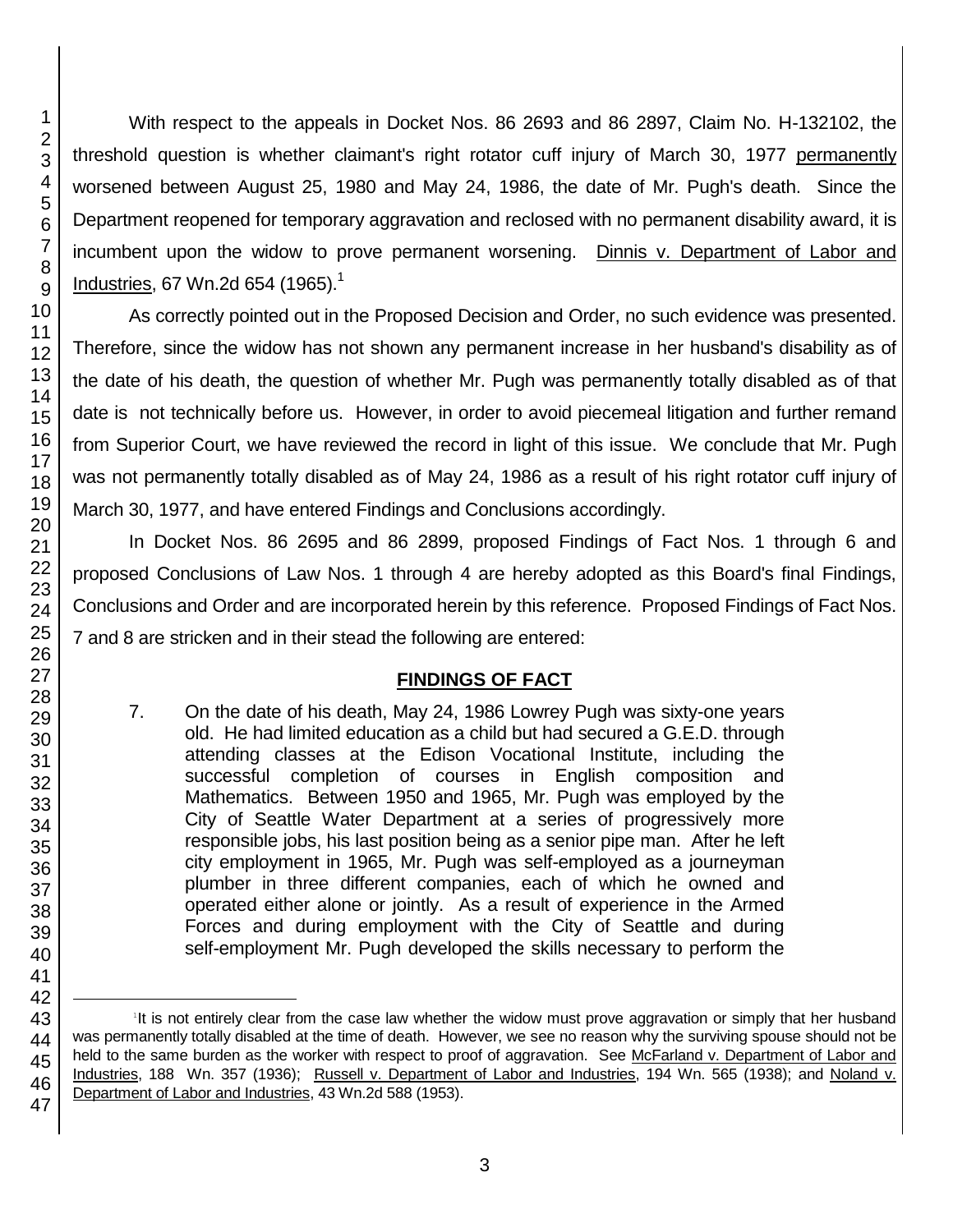tasks of a journeyman plumber and those skills necessary to successfully manage and run a plumbing business.

- 8. On the date of his death, May 24, 1986, Lowrey Pugh was capable, in light of the disability caused by the industrial injury of December 7, 1983, and any disability caused by conditions which preexisted that injury, of walking one mile over uneven terrain carrying a light knapsack, sitting in a seat with no back support for two and one-half hours and using his arms in a manner necessary to fish for five hours.
- 9. The deceased worker, Lowrey Pugh, was not on May 24, 1986 prevented from performing certain forms of continuous gainful employment by the disability attributable to the industrial injury of December 7, 1983 when considered in light of any preexisting disability and his age, training, education and experience.

With respect to Docket No. 86 2693 and 86 2897 the following Findings and Conclusions are

entered:

### **FINDINGS OF FACT**

1. On April 7, 1977 an accident report was filed alleging that Lowrey Pugh had suffered an injury during the course of his employment with DDL Plumbing Company on March 30, 1977. The claim was allowed for a right arm and shoulder injury and on August 25, 1980 an order was issued by the Department of Labor and Industries closing the claim with a permanent partial disability award equal to 25% of the amputation value of the right arm and with time-loss compensation as paid.

In March of 1984 the claimant, Lowrey Pugh, filed an application to reopen his claim for aggravation of condition and the claim was reopened. On September 18, 1985 a Department order was issued closing the claim with no additional permanent partial disability award. On September 25, 1985 a protest and request for reconsideration from the Department order dated September 18, 1985 was filed on behalf of the claimant and on October 15, 1985 the Department issued an order directing that the claim remain closed pursuant to the provisions of the Department order dated September 18, 1985. On October 31, 1985 a Notice of Appeal was filed with the Board of Industrial Insurance Appeals from the Department order dated October 15, 1985. On December 2, 1985 the Board issued an order granting the appeal subject to proof of timeliness and assigned it Docket No. 85 2499. On February 19, 1986 the Board issued an Order on Agreement of Parties which reversed the Department order dated October 15, 1985 and remanded the claim to the Department in order to evaluate this claim in connection with Claim No. J-356666.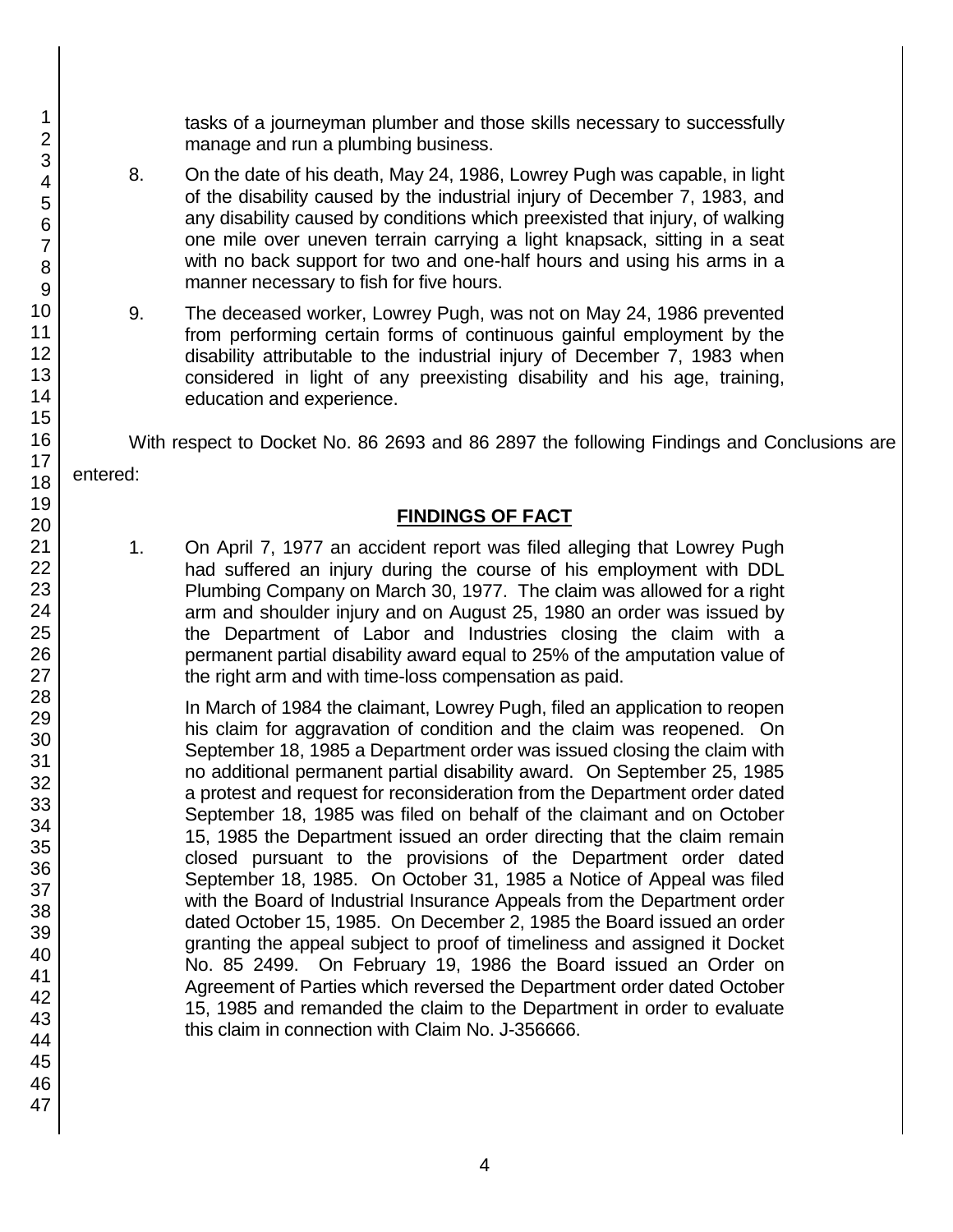During June of 1986 the Department received an application for benefits filed on behalf of the surviving spouse-petitioner, the worker, Lowrey Pugh, having died on May 24, 1986. On July 16, 1986 the Department of Labor and Industries issued the orders which are the subject of these appeals. The order which is the subject of the appeal docketed under No. 86 2693 denied the surviving spouse-petitioner's application for benefits for the reason that the deceased worker, Lowrey Pugh, was not permanently totally disabled at the time of his death and that his death was not caused by or related to the industrial injury which is the subject of this claim. The order which is the subject of the appeal docketed under No. 86 2897 adhered to the provisions of an order dated September 18, 1985 which closed the claim with no additional award for permanent partial disability.

On July 24, 1986 Notices of Appeal were filed on behalf of the surviving spouse-petitioner from the Department orders dated July 16, 1986. On August 15, 1986 the Board issued orders granting these appeals under Docket Nos. 86 2693 and 86 2897 and directing that hearings be held on the issues raised by the Notices of Appeal.

- 2. On September 21, 1987 an industrial appeals judge issued a Proposed Decision and Order in this matter, which was mailed to the parties on September 28, 1987, and on October 8, 1987 a Petition for Review from that Proposed Decision and Order was filed on behalf of the surviving spouse- petitioner. On October 27, 1987 the Board issued an Order Denying the Petition for Review and adopting the Proposed Decision and Order. On August 11, 1988, following a timely appeal, the Superior Court of the State of Washington for King County issued an order remanding the appeals to the Board with instructions to take certain further testimony. On September 19, 1988 the Board issued an order setting aside its Decision and Order and remanding the appeals to the hearing process pursuant to the order of the Superior Court.
- 3. On May 24, 1986 Lowrey Pugh died as the result of drowning while fishing in Eastern Washington.
- 4. The death of Lowrey Pugh was not caused by or related to the effects of the industrial injury which occurred on March 30, 1977 or any other industrial injury.
- 5. Immediately prior to his death from drowning on May 24, 1986, the worker's conditions due to the right arm and shoulder injury of March 30, 1977 were fixed and stable and not in need of further medical treatment.
- 6. The worker's disability attributable to his right arm and shoulder condition causally related to the industrial injury of March 30, 1977 did not permanently worsen between August 25, 1980 and May 24, 1986.
- 7. On the date of his death, May 24, 1986 Lowrey Pugh was sixty-one years old. He had limited education as a child but had secured a G.E.D. through

47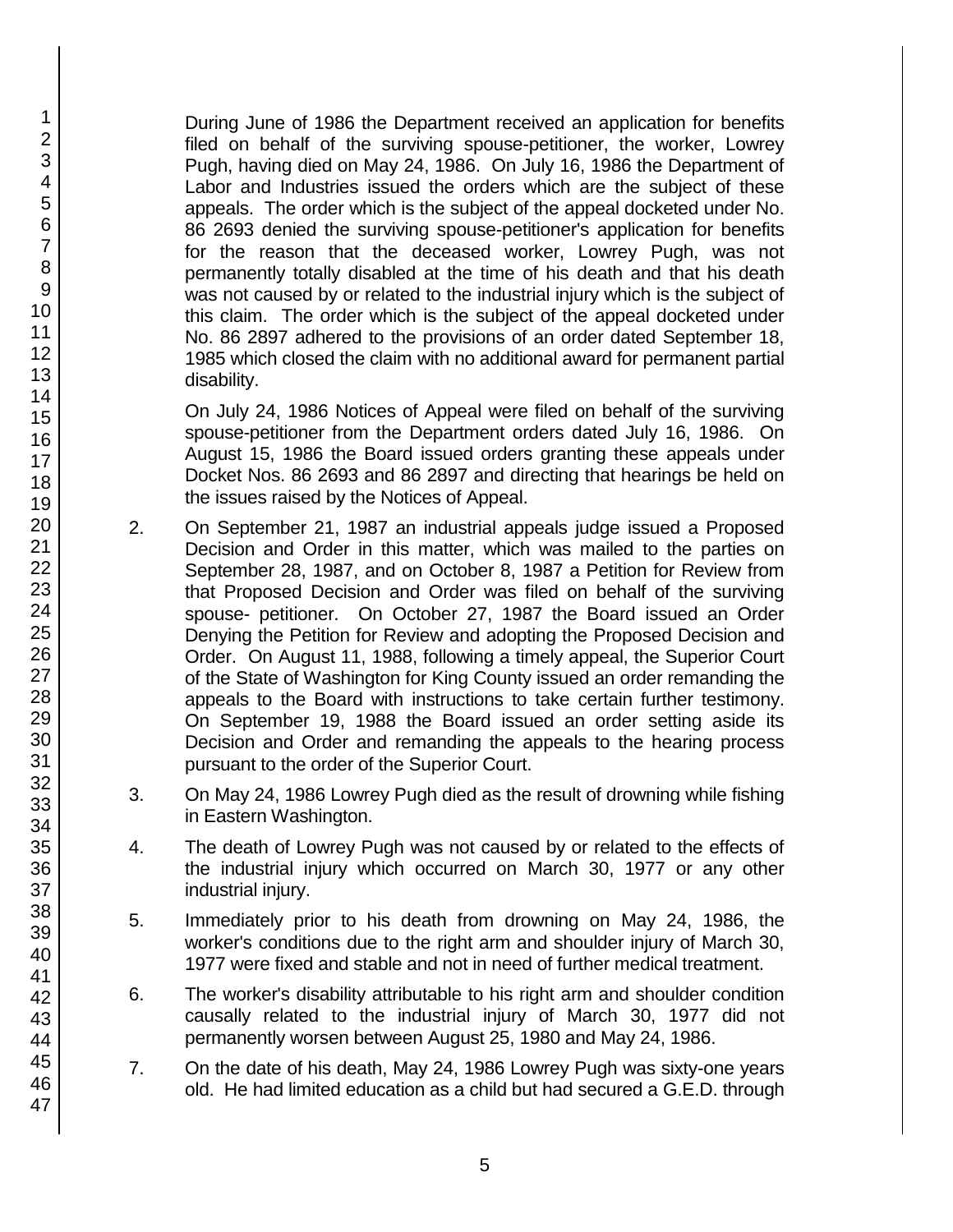attending classes at the Edison Vocational Institute, including the successful completion of courses in English composition and Mathematics. Between 1950 and 1965, Mr. Pugh was employed by the City of Seattle Water Department at a series of progressively more responsible jobs, his last position being as a senior pipe man. After he left city employment in 1965, Mr. Pugh was self-employed as a journeyman plumber in three different companies, each of which he owned and operated either alone or jointly. As a result of experience in the Armed Forces and during employment with the City of Seattle and during self-employment Mr. Pugh developed the skills necessary to perform the tasks of a journeyman plumber and those skills necessary to successfully manage and run a plumbing business.

- 8. On the date of his death, May 24, 1986, Lowrey Pugh was capable, in light of the disability caused by the industrial injury of March 30, 1977, and any disability caused by conditions which preexisted that injury, of walking one mile over uneven terrain carrying a light knapsack, sitting in a seat with no back support for two and one-half hours and using his arms in a manner necessary to fish for five hours.
- 9. The deceased worker, Lowrey Pugh, was not on May 24, 1986 prevented from performing certain forms of continuous gainful employment by the disability attributable to the industrial injury of March 30, 1977 when considered in light of any preexisting disability and his age, training, education and experience.

## **CONCLUSIONS OF LAW**

- 1. This Board has jurisdiction of the parties and the subject matter of these appeals.
- 2. Between August 25, 1980 and May 24, 1986 claimant's right shoulder and arm disability attributable to the industrial injury of March 30, 1977 did not become aggravated on a permanent basis within the meaning of RCW 51.32.160.
- 3. At the time of his death from other causes, the deceased worker, Lowrey Pugh, was not permanently and totally disabled within the meaning of RCW 51.08.160 and 51.32.050.
- 4. The order of the Department of Labor and Industries dated July 16, 1986, which is the subject of the appeal docketed under No. 86 2693, which denied the surviving spouse-petitioner's application for benefits for the reason that the deceased worker, Lowrey Pugh, was not permanently totally disabled at the time of his death and that his death was not caused by or related to the industrial injury which is the subject of this claim, is correct and is hereby affirmed.
- 5. The order of the Department of Labor and Industries dated July 16, 1986, which is the subject of the appeal docketed under No. 86 2897, which adhered to the provisions of an order dated September 18, 1985 which

46 47